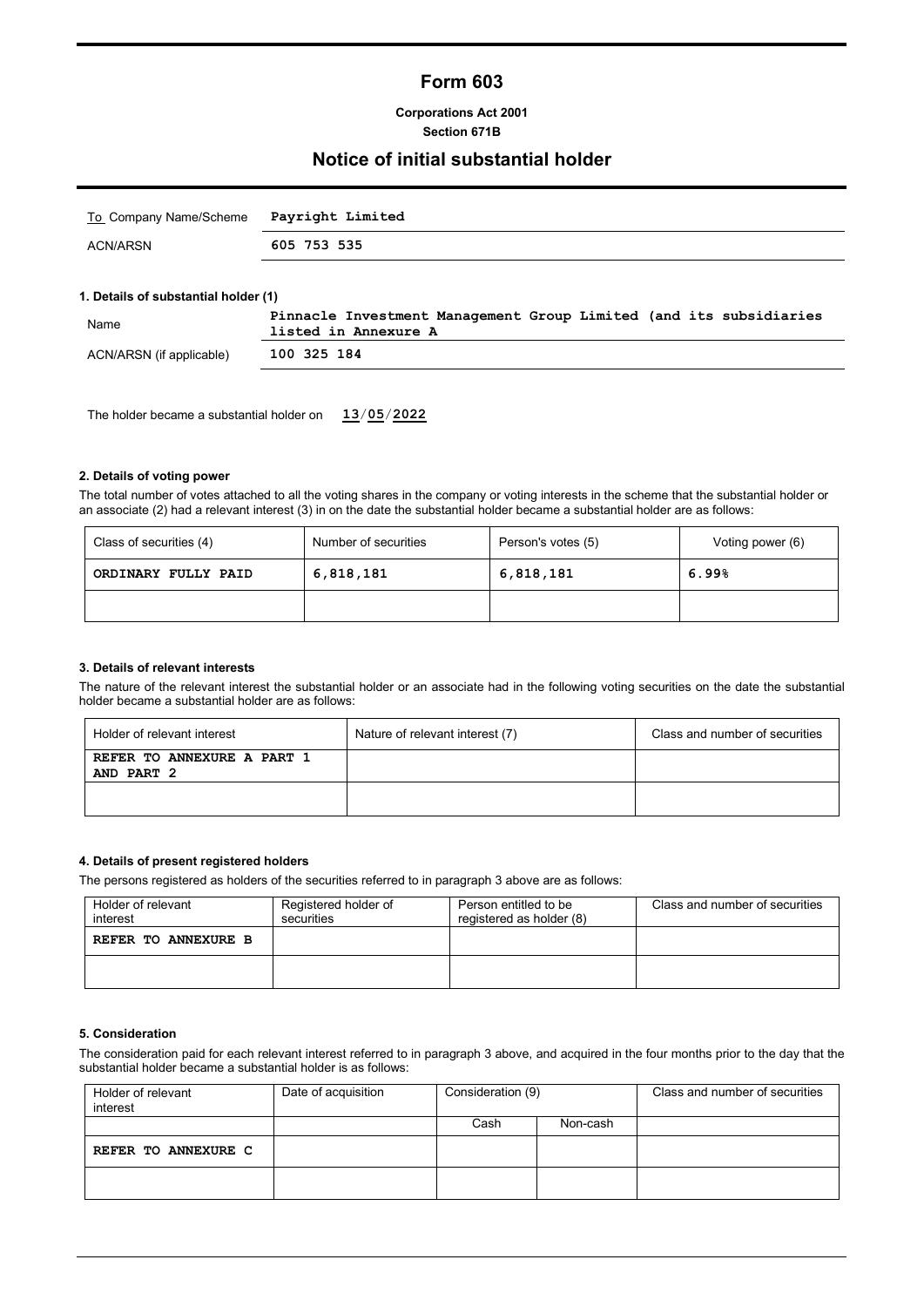### **6. Associates**

The reasons the persons named in paragraph 3 above are associates of the substantial holder are as follows:

| Name and ACN/ARSN (if applicable) | Nature of association |
|-----------------------------------|-----------------------|
| REFER TO ANNEXURE D               |                       |
|                                   |                       |

### **7. Addresses**

The addresses of persons named in this form are as follows:

| Name                       | Address |
|----------------------------|---------|
| <b>REFER TO ANNEXURE E</b> |         |
|                            |         |

## **Signature**

| print name | CALVIN KWOK | capacity | <b>COMPANY SECRETARY</b> |
|------------|-------------|----------|--------------------------|
| sign here  |             | date     | 16/05/2022               |

## **DIRECTIONS**

- (1) If there are a number of substantial holders with similar or related relevant interests (eg. a corporation and its related corporations, or the manager and trustee of an equity trust), the names could be included in an annexure to the form. If the relevant interests of a group of persons are essentially similar, they may be referred to throughout the form as a specifically named group if the membership of each group, with the names and addresses of members is clearly set out in paragraph 7 of the form.
- (2) See the definition of "associate" in section 9 of the Corporations Act 2001.
- (3) See the definition of "relevant interest" in sections 608 and 671B(7) of the Corporations Act 2001.
- (4) The voting shares of a company constitute one class unless divided into separate classes.
- (5) The total number of votes attached to all the voting shares in the company or voting interests in the scheme (if any) that the person or an associate has a relevant interest in.
- (6) The person's votes divided by the total votes in the body corporate or scheme multiplied by 100.
- (7) Include details of:
	- (a) any relevant agreement or other circumstances by which the relevant interest was acquired. If subsection 671B(4) applies, a copy of any document setting out the terms of any relevant agreement, and a statement by the person giving full and accurate details of any contract, scheme or arrangement, must accompany this form, together with a written statement certifying this contract, scheme or arrangement; and
	- (b) any qualification of the power of a person to exercise, control the exercise of, or influence the exercise of, the voting powers or disposal of the securities to which the relevant interest relates (indicating clearly the particular securities to which the qualification applies).

See the definition of "relevant agreement" in section 9 of the Corporations Act 2001.

- (8) If the substantial holder is unable to determine the identity of the person ( eg. if the relevant interest arises because of an option) write "unknown".
- (9) Details of the consideration must include any and all benefits, money and other, that any person from whom a relevant interest was acquired has, or may, become entitled to receive in relation to that acquisition. Details must be included even if the benefit is conditional on the happening or not of a contingency. Details must be included of any benefit paid on behalf of the substantial holder or its associate in relation to the acquisitions, even if they are not paid directly to the person from whom the relevant interest was acquired.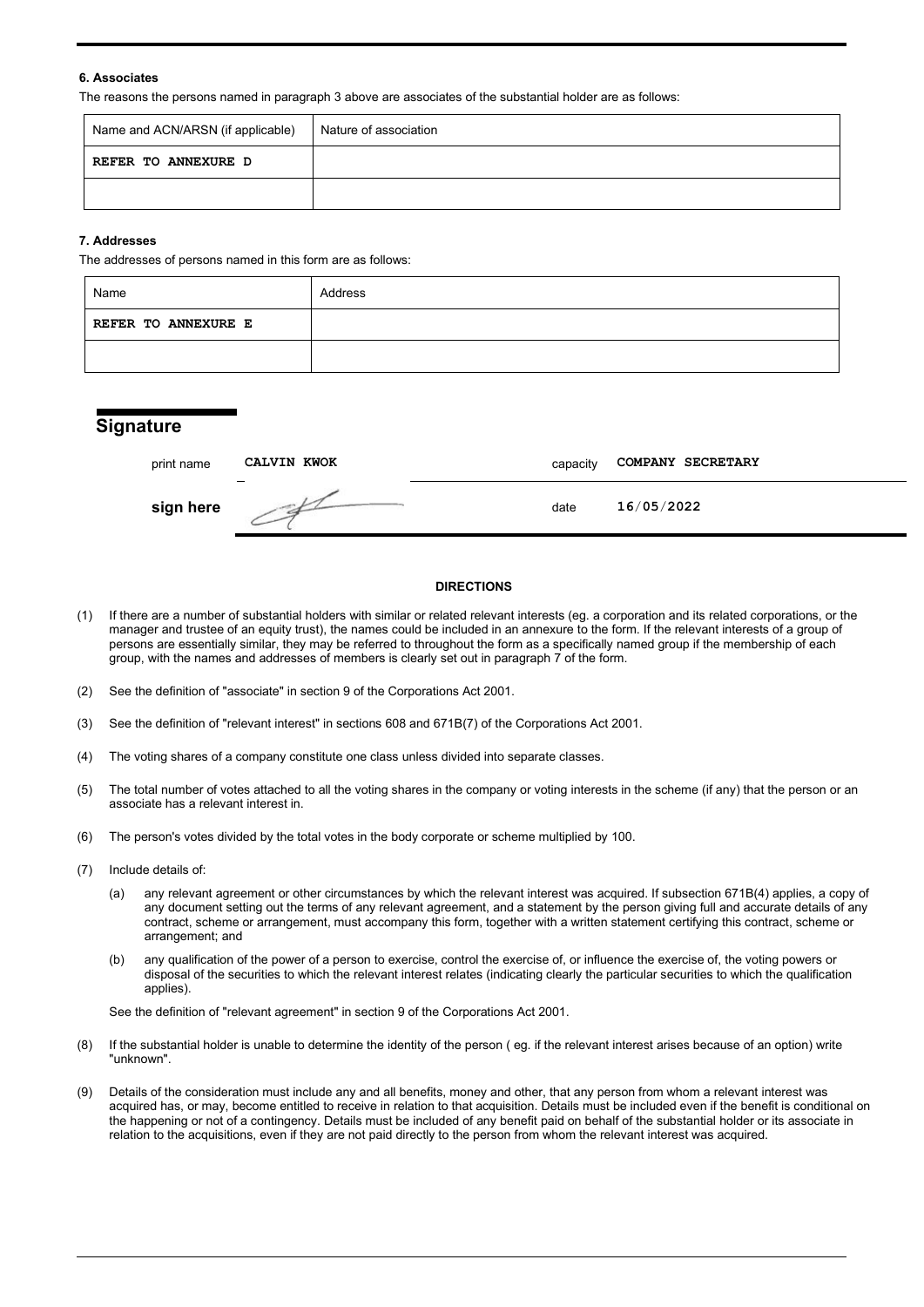### **Annexure A - Part 1**

| <b>Holder of relevant interest</b>                                                                                                                                                                                                                                                                                                                                                                                                                                                                                                                                                                                                                                                                                                                                           | Nature of relevant interest                                                                                                                                                                                                                                                                                                                                                                                                                                                                                                     | Number of                      | <b>Class of securities</b> |
|------------------------------------------------------------------------------------------------------------------------------------------------------------------------------------------------------------------------------------------------------------------------------------------------------------------------------------------------------------------------------------------------------------------------------------------------------------------------------------------------------------------------------------------------------------------------------------------------------------------------------------------------------------------------------------------------------------------------------------------------------------------------------|---------------------------------------------------------------------------------------------------------------------------------------------------------------------------------------------------------------------------------------------------------------------------------------------------------------------------------------------------------------------------------------------------------------------------------------------------------------------------------------------------------------------------------|--------------------------------|----------------------------|
| Pinnacle Investment Management Group Limited<br>Pinnacle Investment Management Limited<br>Ariano Pty Limited (ACN 605 250 799)<br>Next Financial Limited (ACN 081 722 894)<br>Next Financial Nominees Pty Ltd (ACN 093 252 576)<br>Next Financial Nominees No. 2 Pty Ltd (ACN 132 819 115)<br>Investment Solutions Client Services Pty Ltd (ACN 117 898 334)<br>Priority Funds Management Pty Ltd (ACN 120 826 575)<br>Priority Investment Management Pty Ltd (ACN 116 943 456<br>PNI Option Plan Managers Pty Ltd (ACN 125 030 766)<br>Pinnacle RE Services Limited (ACN 130 508 379)<br>Pinnacle Services Administration Pty Ltd (ACN 126 175 148)<br>Pinnacle Investment Management (UK) Limited (Company Number 11026111)<br>POSH Nominees Pty Limited (ACN 620 094 251) | Relevant interest by virtue of section 608(3)<br>of the Corporations Act as it or its associates holds directly or<br>indirectly above 20% voting power in one or more affiliated<br>investment managers (see Annexure A - Part 2) and Pinnacle<br>Fund Services Limited, who each in turn hold relevant interests<br>in the securities the subject of this notice.                                                                                                                                                             | <b>securities</b><br>6,818,181 | Ordinary fully paid        |
| Pinnacle Fund Services Limited (ACN 082 494 362)                                                                                                                                                                                                                                                                                                                                                                                                                                                                                                                                                                                                                                                                                                                             | Relevant interest held through the power to control voting<br>and/or disposal of securities in its capacity as responsible entity<br>or trustee of registered or unregistered schemes and/or<br>relevant interest by virtue of section 608(3)<br>of the Corporations Act as it or its associates holds directly or<br>indirectly above 20% voting power in one or more affiliated<br>investment managers (see Annexure A - Part 2) who each in<br>turn hold relevant interests in the securities the subject of this<br>notice. | 6,818,181                      | Ordinary fully paid        |

**This is Annexure "A - Part 1" as mentioned in form 603 Notice of initial substantial holder**

 $C_{\!\!\!+}$ 

Calvin Kwok Company Secretary Date: 16/05/2022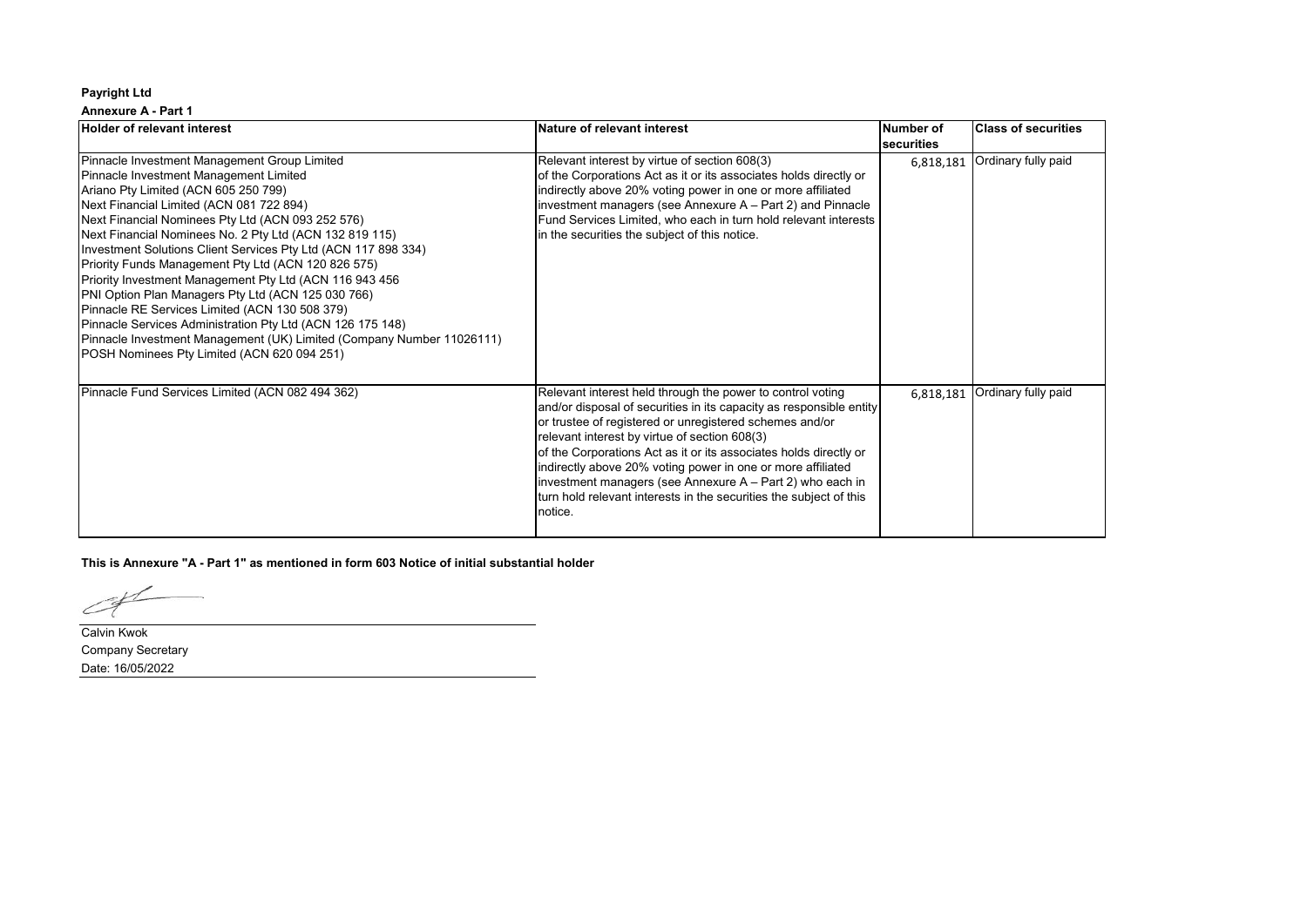# **Payright Ltd Annexure A - Part 2**

| Affiliated Investment Managers in which Pinnacle has over 20% voting power |
|----------------------------------------------------------------------------|
| Antipodes Partners Limited (ACN 602 042 035)                               |
| Hyperion Asset Management Limited (ACN 080 135 897)                        |
| Metrics Credit Partners Pty Limited (ACN 150 646 996)                      |
| Palisade Investment Partners Limited (ACN 124 326 361)                     |
| Plato Investment Management Limited (ACN 120 730 136)                      |
| Resolution Capital Limited (ACN 108 584 167)                               |
| Solaris Investment Management Limited (ACN 128 512 621)                    |
| Two Trees Investment Management Pty Limited (ACN 616 424 170)              |
| Riparian Capital Partners Pty Ltd (ACN 630 179 752)                        |

**This is Annexure "A - Part 2" as mentioned in form 603 Notice of initial substantial holder**

 $\epsilon$ 

Calvin Kwok Company Secretary Date: 16/05/2022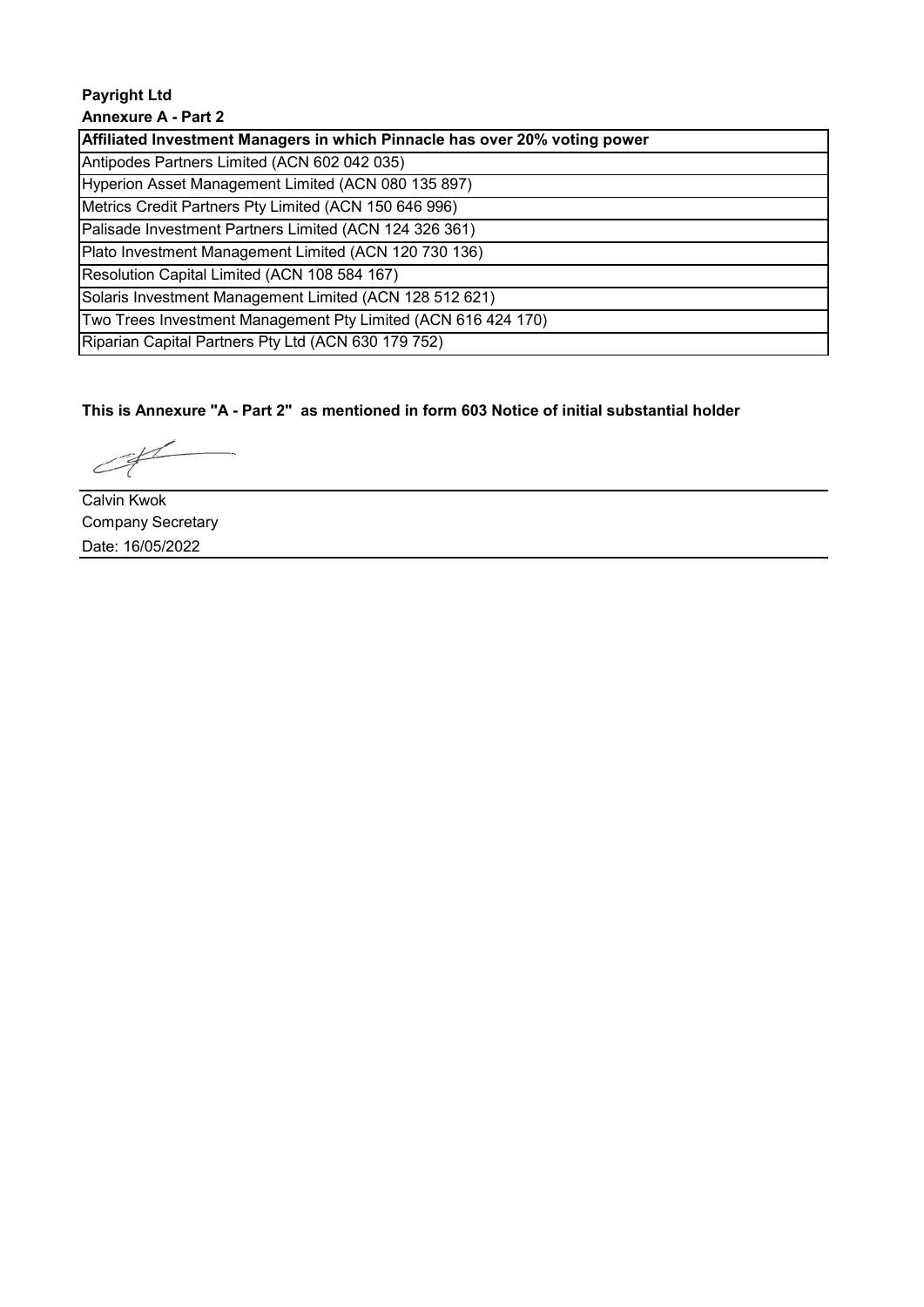## **Annexure B**

| <b>Holder of relevant interest</b>                                                             | <b>Registered holder of securities</b> | Person entitled to be<br>registered as holder | <b>Number of</b><br>securities | <b>Class of</b><br>securities |
|------------------------------------------------------------------------------------------------|----------------------------------------|-----------------------------------------------|--------------------------------|-------------------------------|
| Pinnacle Investment Management<br>Group Limited (and its subsidiaries<br>listed in Annexure A) | <b>Metrics</b>                         | <b>Metrics</b>                                | 6,818,181                      | Ordinary shares               |
|                                                                                                |                                        |                                               |                                |                               |
|                                                                                                |                                        |                                               |                                |                               |
|                                                                                                |                                        |                                               |                                |                               |
|                                                                                                |                                        |                                               |                                |                               |
|                                                                                                |                                        |                                               |                                |                               |
|                                                                                                |                                        |                                               |                                |                               |
|                                                                                                |                                        |                                               |                                |                               |
|                                                                                                |                                        |                                               |                                |                               |
|                                                                                                |                                        |                                               |                                |                               |
|                                                                                                |                                        |                                               |                                |                               |

**This is Annexure "B" of 1 page as mentioned in form 603 Notice of initial substantial holder**

 $\angle$ 

Calvin Kwok Company Secretary Date: 16/05/2022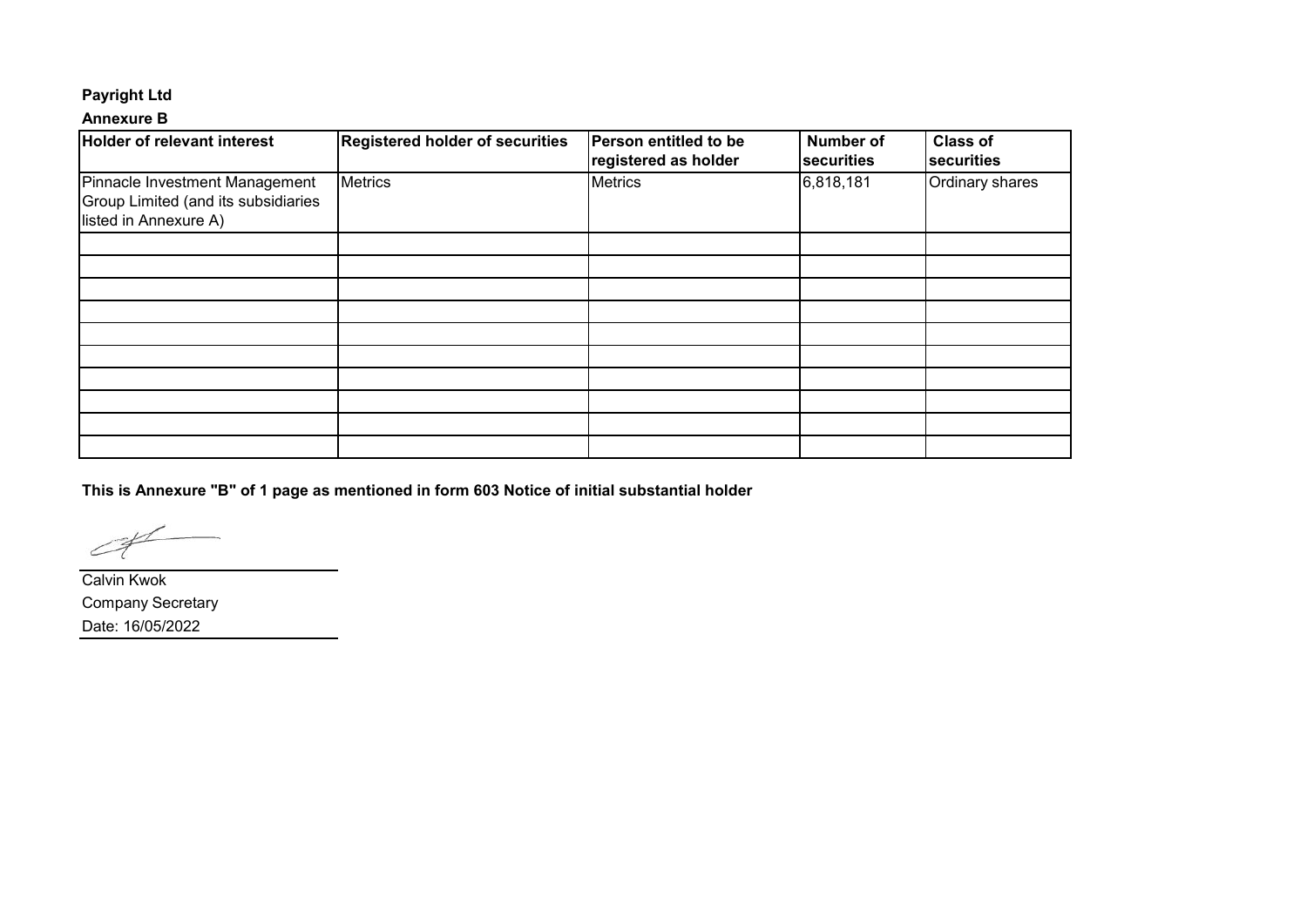## **Annexure C**

| <b>Holder of relevant interest</b>                                                             | <b>Trade Date</b> | <b>Consideration</b> |              |          | <b>Number of securities</b> | <b>Class of Securities</b>    |
|------------------------------------------------------------------------------------------------|-------------------|----------------------|--------------|----------|-----------------------------|-------------------------------|
|                                                                                                |                   | Cash                 |              | Non-cash |                             |                               |
| Pinnacle Investment Management<br>Group Limited (and its<br>subsidiaries listed in Annexure A) | 13/05/2022 \$     |                      | 1,227,272.58 |          |                             | 6,818,181 ORDINARY FULLY PAID |

**This is Annexure "C" as mentioned in form 603 Notice of initial substantial holder**

 $\subset$ Calvin Kwok

Company Secretary Date: 16/05/2022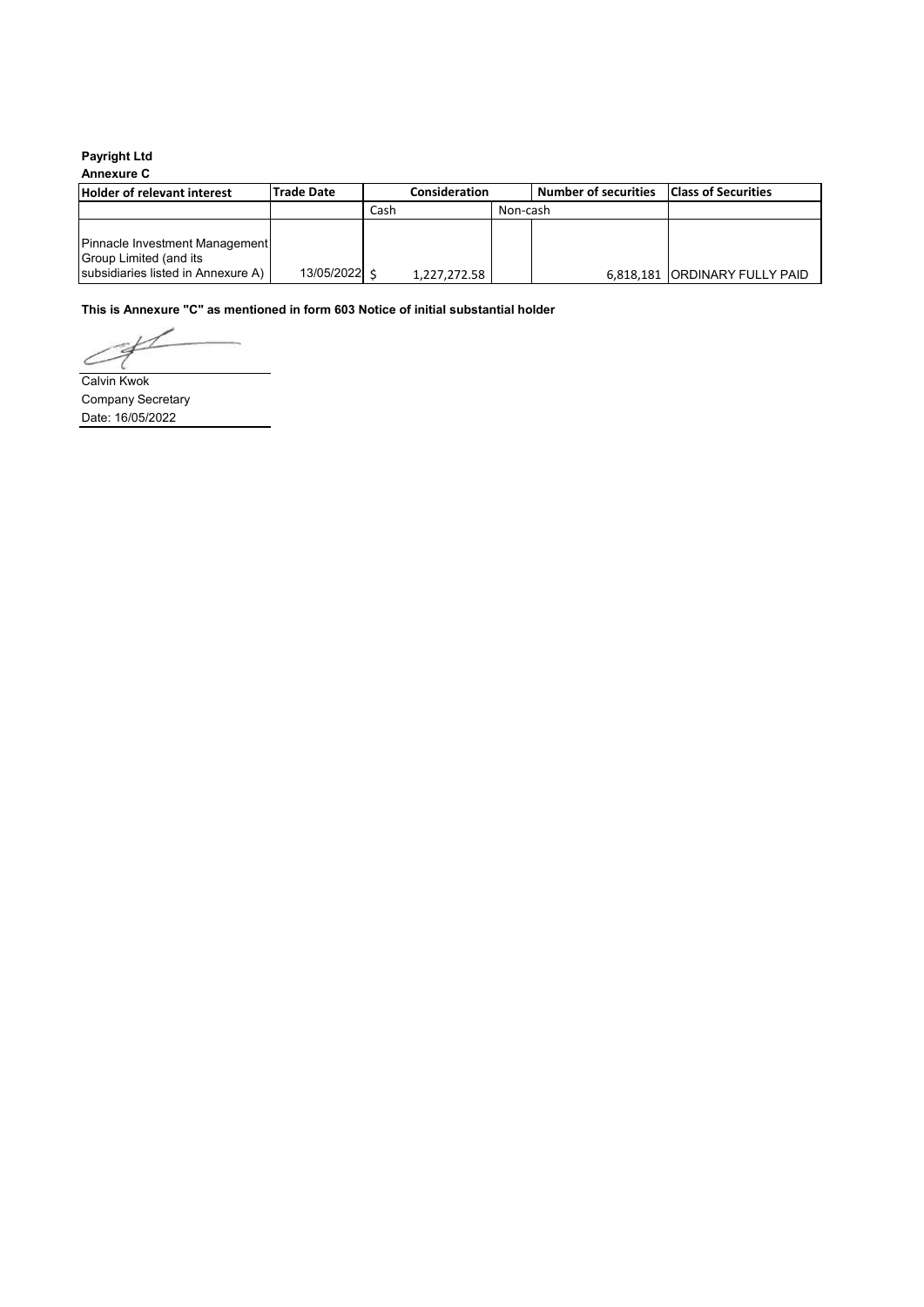## **Payright Ltd Annexure D**

| <b>Name</b>                                    | <b>ACN</b>  | <b>Nature of Association</b>                          |
|------------------------------------------------|-------------|-------------------------------------------------------|
| Pinnacle Investment Management                 | 100 325 184 | Related body corporate of each other entity listed in |
| <b>Group Limited</b>                           |             | Annexure D.                                           |
| Pinnacle Investment Management                 | 109 659 109 | Related body corporate of each other entity listed in |
| Limited                                        |             | Annexure D.                                           |
| <b>Pinnacle Fund Services Limited</b>          | 082 494 362 |                                                       |
|                                                |             | Related body corporate of each other entity listed in |
|                                                |             | Annexure D.                                           |
| Ariano Pty Limited                             | 605 250 799 | Related body corporate of each other entity listed in |
|                                                |             | Annexure D.                                           |
| <b>Next Financial Limited</b>                  | 081 722 894 | Related body corporate of each other entity listed in |
|                                                |             | Annexure D.                                           |
| Next Financial Nominees Pty Ltd                | 093 252 576 | Related body corporate of each other entity listed in |
|                                                |             | Annexure D.                                           |
| Next Financial Nominees No. 2 Pty              | 132 819 115 | Related body corporate of each other entity listed in |
| Ltd                                            |             | Annexure D.                                           |
| <b>Investment Solutions Client</b>             | 117 898 334 | Related body corporate of each other entity listed in |
| Services Pty Ltd                               |             | Annexure D.                                           |
| <b>Priority Funds Management Pty Ltd</b>       | 120 826 575 | Related body corporate of each other entity listed in |
|                                                |             | Annexure D.                                           |
| Priority Investment Management Pty 116 943 456 |             | Related body corporate of each other entity listed in |
| Ltd                                            |             | Annexure D.                                           |
| PNI Option Plan Managers Pty Ltd               | 116 943 456 | Related body corporate of each other entity listed in |
|                                                |             | Annexure D.                                           |
| <b>Pinnacle RE Services Limited</b>            | 130 508 379 | Related body corporate of each other entity listed in |
|                                                |             | Annexure D.                                           |
| Pinnacle Services Administration               | 126 175 148 | Related body corporate of each other entity listed in |
| Pty Ltd                                        |             | Annexure D.                                           |
| Pinnacle Investment Management                 | Company     | Related body corporate of each other entity listed in |
| (UK) Limited                                   | Number      | Annexure D.                                           |
|                                                | 11026111    |                                                       |
| POSH Nominees Pty Limited                      | 620 094 251 | Related body corporate of each other entity listed in |
|                                                |             | Annexure D.                                           |

# **This is Annexure "D" as mentioned in form 603 Notice of initial substantial holder**

Calvin Kwok

Company Secretary Date: 16/05/2022